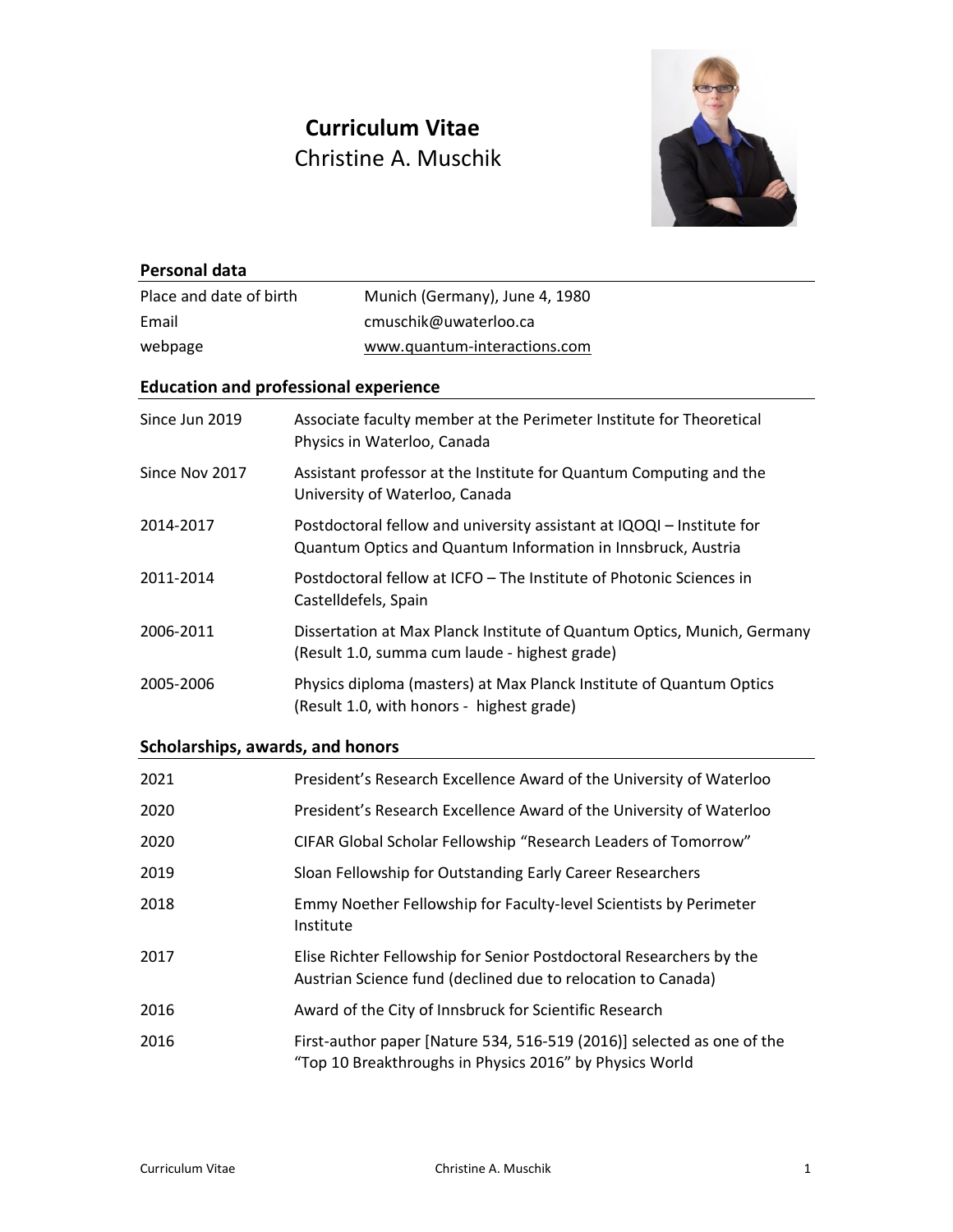| 2011-2013   | Feodor Lynen Research Fellowship for Postdoctoral Researchers by the<br>Alexander von Humboldt Foundation                                                                           |
|-------------|-------------------------------------------------------------------------------------------------------------------------------------------------------------------------------------|
| 2006-2010   | Scholarship by the International PhD Program of Excellence for Highly<br>Gifted Students: Quantum Computing, Control and Communication<br>supported by the Elite Network of Bavaria |
| 1999-2005   | Bavarian Scholarship for highly gifted students ("Bayerische<br>Hochbegabtenförderung")                                                                                             |
| 2003        | Finalist, German Study Award ("Deutscher Studienpreis") with a study on<br>noncommutative geometry                                                                                  |
| 1998 - 2005 | Scholarship by the German Academic Scholarship Foundation<br>("Studienstiftung des Deutschen Volkes"), awarded to the top 0.5% of<br>students at German universities.               |
| 1999        | Student contest "SUCCESS" initiated by ESA with a project on<br>supraconductivity (Finalist, 4th prize in Europe)                                                                   |
| 1999        | Citizen Prize for Commitment, Achievement and Innovation ("Bürgerpreis<br>Fürstenfeldbruck für Engagement, Leistung und Innovation")                                                |

#### **Invited talks at conferences, workshops, and meetings**

- 1. Annual meeting of the program "Matter and Technologies" of the Helmholtz Association, online due to Covid 19, June 2021
- 2. CIFAR QIS program meeting, online due to Covid 19, September 2020
- 3. ARL CDQI meeting 2020, online due to Covid 19, September 2020
- 4. DAMOP Conference 2020, online due to Covid 19, June 202
- 5. Simons Collaboration on "It from Qubit" Annual meeting in New York, US, December 2019
- 6. Conference on "Exploring Open Quantum Systems in Quantum Simulators" at Kavli Institute for Theoretical Physics in Santa Barbara, US, May 2019
- 7. Colloquium at Perimeter Institute in Waterloo, Canada, April 2019
- 8. APS March Meeting 2019 in Boston, US, March 2019
- 9. Workshop on "Quantum Simulation" at Solvay Institute, Brussels, Belgium, February 2019
- 10. PQE-Conference 2019 Physics of Quantum Electronics in Snowbird, US, January 2019
- 11. Conference on "Entanglement at collider energies" in Stony Brook, US, September 2018
- 12. Conference on "Current trends in open and nonequilibrium quantum optical systems" in Erlangen, Germany, July 2018
- 13. Workshop on "Data Science and Quantum Computing" at TRIUMF in Vancouver, Canada, June 2018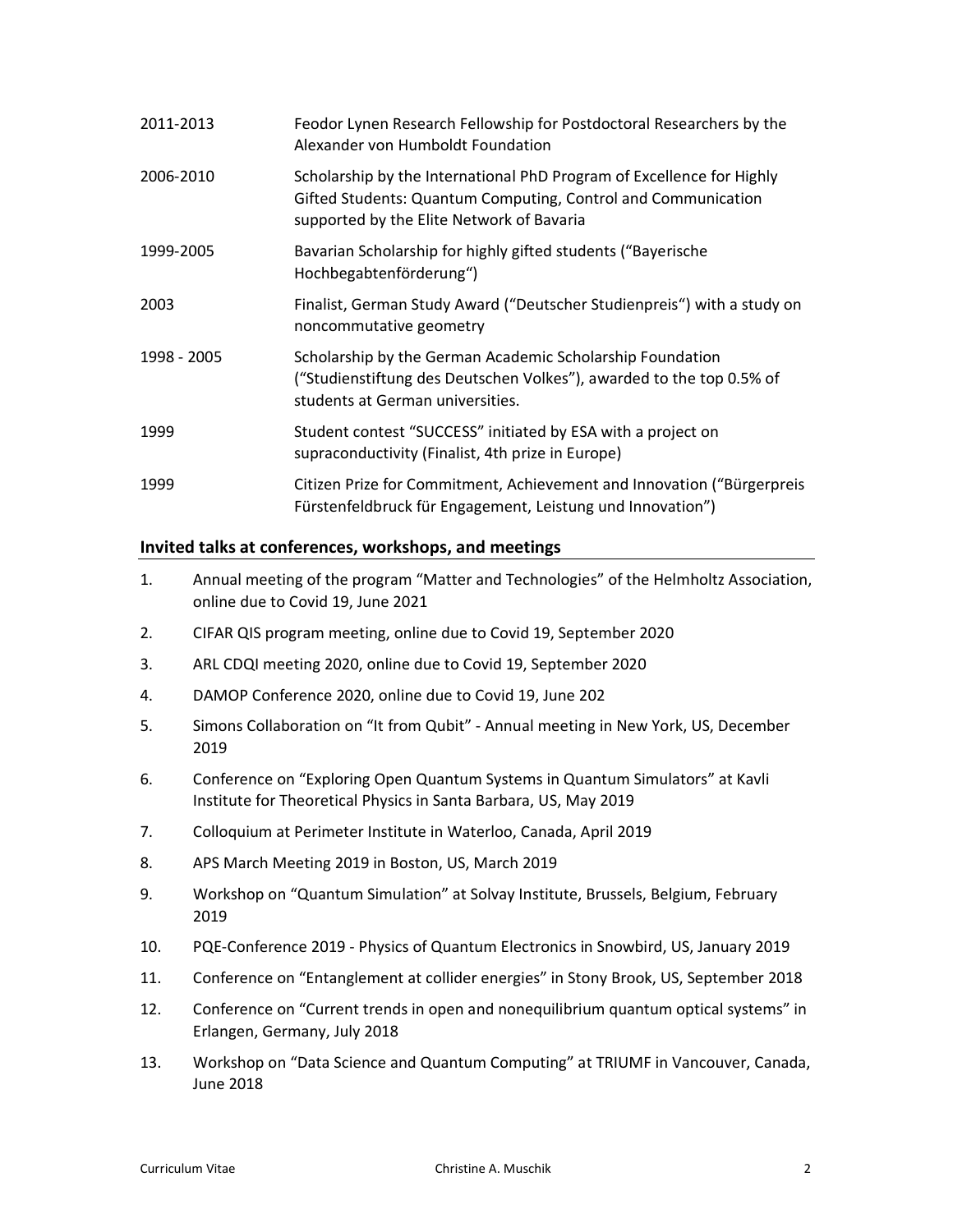- 14. 2018 CAP congress in Halifax, Canada, June 201
- 15. Workshop on "Entanglement in Quantum Systems" in Florence, Italy, June 2018
- 16. CIFAR Workshop on "Quantum Information Science" in Québec, Canada, April 2018
- 17. ARL CDQI meeting in Boston, US, April 2018
- 18. Conference on "Intersections between Nuclear Physics and Quantum Information (NPQI 2018)" in Argonne, US, March 2018
- 19. Conference "Beyond Conventional Computing: The Power of Quantum and Neural Networks" in Heidelberg, Germany, March 2018
- 20. Workshop on "Quantum Simulation and Computation" in Bilbao, Spain, February 2018
- 21. 2nd Workshop for Quantum Repeaters and Networks in Seefeld, Austria September 2017
- 22. Conference of the European Group on Atomic Systems (EGAS) in Durham, UK, July 2017
- 23. Conference on "Quantum Networks" (IEEE Photonics Society Summer Topicals Meeting Series) in San Juan, Puerto Rico, July 2017
- 24. International Conference "Quantum science approaches to strongly correlated systems: from ultracold atoms to high-energy and condensed matter physics" in Florence, Italy, May 2017
- 25. ARL CDQI meeting in Madison, US, March 2017
- 26. Workshop: Quantum methods for lattice gauge theories calculations in Mainz, Germany, February 2017
- 27. XXII IFT Christmas Workshop (Instituto de Fisica Teorica UAM/CSIC) in Madrid, Spain, December 2016
- 28. AFTQ16 Workshop16: "Cold atoms and quantum technologies" in Paris, France, December 2016
- 29. Quantum Innovators Workshop 2016 at the Institute for Quantum Computing in Waterloo, Canada, October 2016
- 30. Meeting on quantum communication and quantum imaging in Berlin, Germany, August 2016
- 31. SIQS workshop in Venice, Italy, March 2016
- 32. International Conference on Quantum Optics 2016 in Obergurgl, Austria, February 2016
- 33. ARL CDQI meeting in Washington, US, December 2015
- 34. ARL CDQI kick-off meeting in Washington, US, July 2015
- 35. SIQS workshop in Barcelona, Spain, March 2015
- 36. Quantum Technologies Conference V in Krakow, Poland, September 2014
- 37. QCCC workshop in Prien, Germany, October 2013
- 38. Workshop "Quantum Physics from fundamental questions to applications" in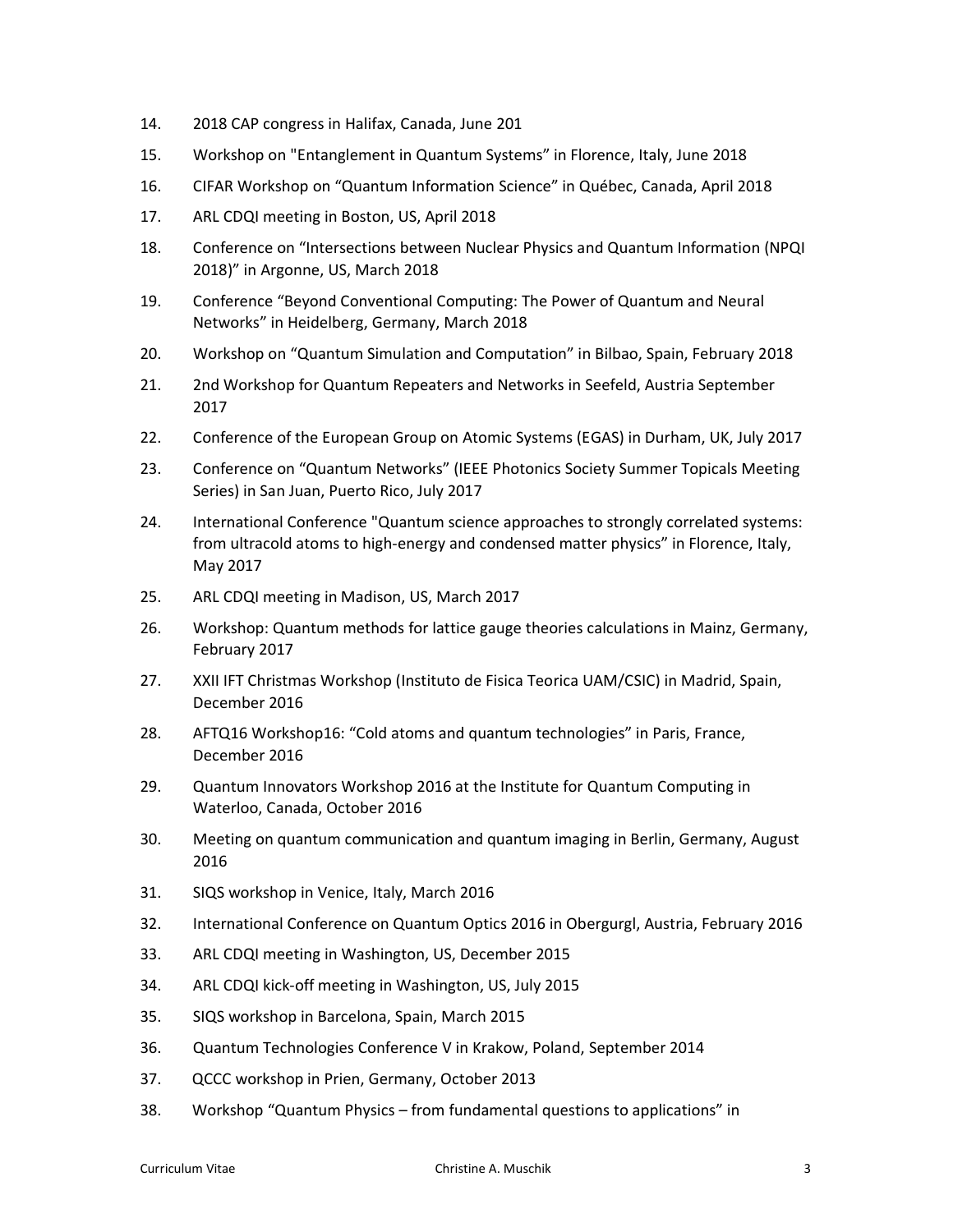Barcelona, Spain, May 2013

- 39. Workshop "Theory of Quantum Gases and Quantum Coherence" in Lyon, France, June 2012
- 40. COQUIT workshop in Munich, Germany, February 2012
- 41. QCCC workshop in Bernried, Germany, October 2011
- 42. QUEVADIS meeting in Brussels, Belgium, August 2011
- 43. Workshop "Hamiltonians and Gaps" in Cambridge, UK, September 2010
- 44. QUEVADIS meeting in Brussels, Belgium, August 2010
- 45. CV-QIP workshop in Herrsching, Germany, June 2010
- 46. COMPAS meeting in Brussels, Belgium, November 2009
- 47. QCCC workshop in Bad Tölz, Germany, October 2009

#### **Invited seminar talks and colloquia**

- 1. EPFL Lausanne, Switzerland, June 2021, online due to Covid 19
- 2. QuantHEP, Quantum Computation and High Energy Physics online seminar series, June 2021
- 3. CERN "Theory Colloquium", Switzerland, May 2021, online due to Covid 19
- 4. University of Aachen, Germany, February 2021, online due to Covid 19
- 5. University of Heidelberg, Germany, January 2021, online due to Covid 19
- 6. INMA, Instituto de Nanociencia y Materiales de Aragón, Spain, December 2020, online due to Covid 19.
- 7. University of Toronto, Canada, December 2020, online due to Covid 19
- 8. Perimeter Institute, Waterloo, Canada, April 2019
- 9. Rigetti Quantum Computing, Berkeley, US, April 2018
- 10. Collége de France, Paris, France, December 2017
- 11. IQC (Institute for Quantum Computing), Waterloo, Canada, January 2017
- 12. University of Colone, Germany, January 2017
- 13. University of Bonn, Germany, November 2016
- 14. University of Siegen, Germany, July 2016
- 15. QuICS (Joined Center for Quantum Information and Computer Science), Maryland, US, March 2016
- 16. Harvard University, Cambridge, US, March 2016
- 17. JQI (Joint Quantum Institute), Maryland, US, December 2015
- 18. ETH Zürich, Switzerland, December 2015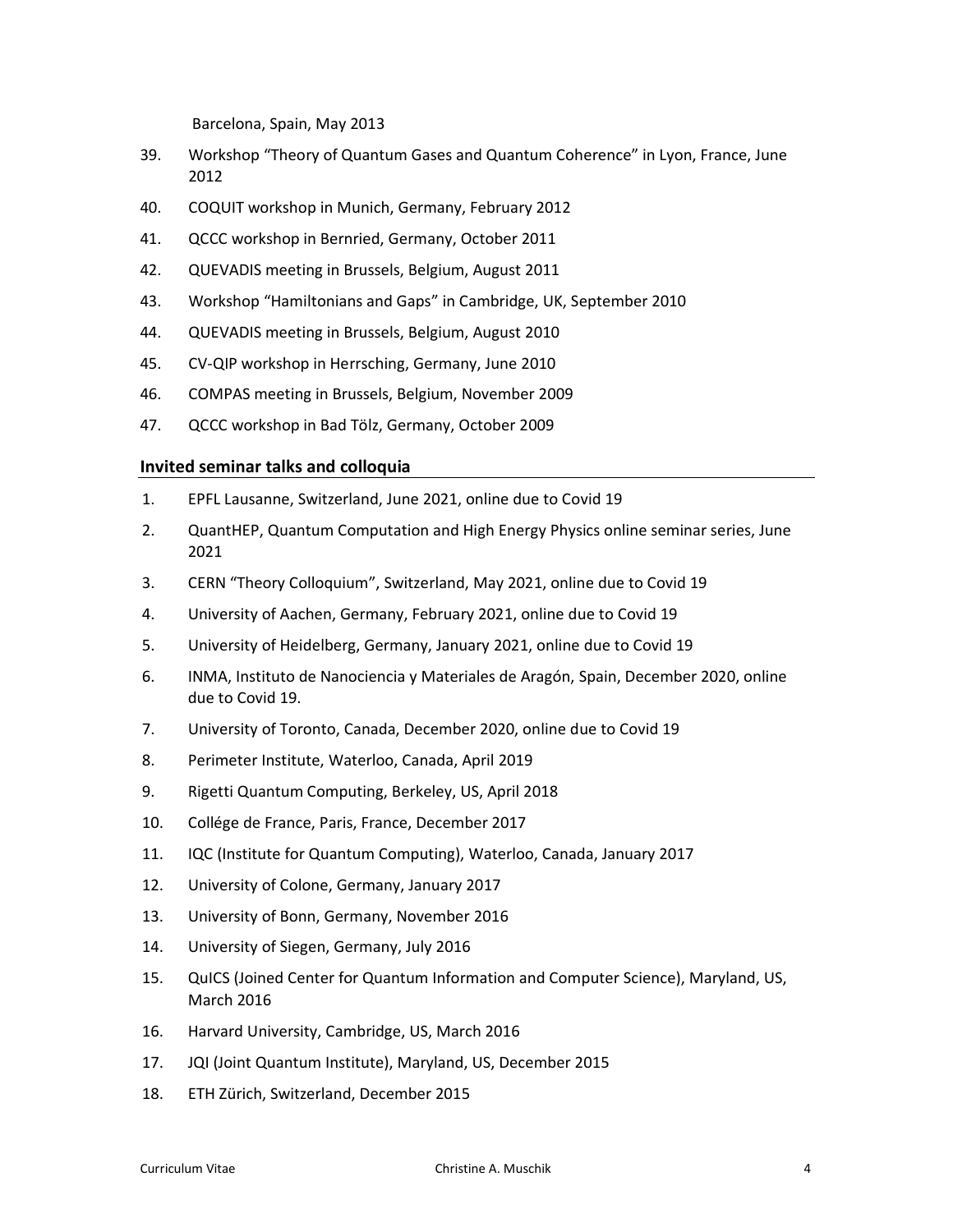- 19. University of Oxford, UK, November 2015
- 20. University of Basel, Switzerland, September 2015
- 21. Niels Bohr Institute, Copenhagen, Denmark, May 2015
- 22. Abbe Center of Photonics Friedrich Schiller-Universität, Jena, Germany, November 2014
- 23. Max Planck Institute for the Science of Light, Erlangen, Germany, October 2014
- 24. Ludwig-Maximilians-Universität, Munich, Germany, May 2014
- 25. University of Ulm, Germany, May 2014
- 26. University of Innsbruck, Austria, May 2014
- 27. University of Vienna, Austria, April 2014
- 28. Leibniz University, Hannover, Germany, September 2012
- 29. RWTH Aachen, Germany, March 2012
- 30. University of Innsbruck, Austria, December 2010
- 31. Chalmers University of Technology, Gothenburg, Sweden, September 2010
- 32. University of Aarhus, Denmark, April 2010
- 33. University of Vienna, Austria, February 2010
- 34. University of Aarhus, Denmark, December 2008
- 35. Niels Bohr Institute, Copenhagen, Denmark, November 2008

#### **Research funding history**

| 2020-2022 | Joint Perimeter-IQC Initiative: QFun - Quantum Simulations of Fundamental<br><b>Interactions</b>                                                                |
|-----------|-----------------------------------------------------------------------------------------------------------------------------------------------------------------|
| 2020-2022 | CIFAR Azrieli Global Scholars Fellowship                                                                                                                        |
| 2019-2021 | Alfred P. Sloan Research Fellowship                                                                                                                             |
| 2019-2021 | NFRF Exploration grant, principal investigator                                                                                                                  |
| 2018-2021 | CFREF, Transformative Quantum Technologies grant                                                                                                                |
| 2018-2021 | ERA-Net funding by the European Commission, Project QTFLAG: Quantum<br>Technologies For Lattice Gauge theories, principal investigator                          |
| 2018-2019 | Emmy Noether fellowship by Perimeter Institute for faculty-level scientists                                                                                     |
| 2018-2023 | NSERC Discovery Grant, principal investigator                                                                                                                   |
| 2018      | Shortlisted CIFAR research program, co-director (see https://<br>www.cifar.ca/cifarnews/2018/04/19/cifar-short-lists-12-proposals-in-<br>global-call-for-ideas) |
| 2017      | Elise Richter Fellowship by the Austrian Science Funds, declined due to<br>relocation to Canada                                                                 |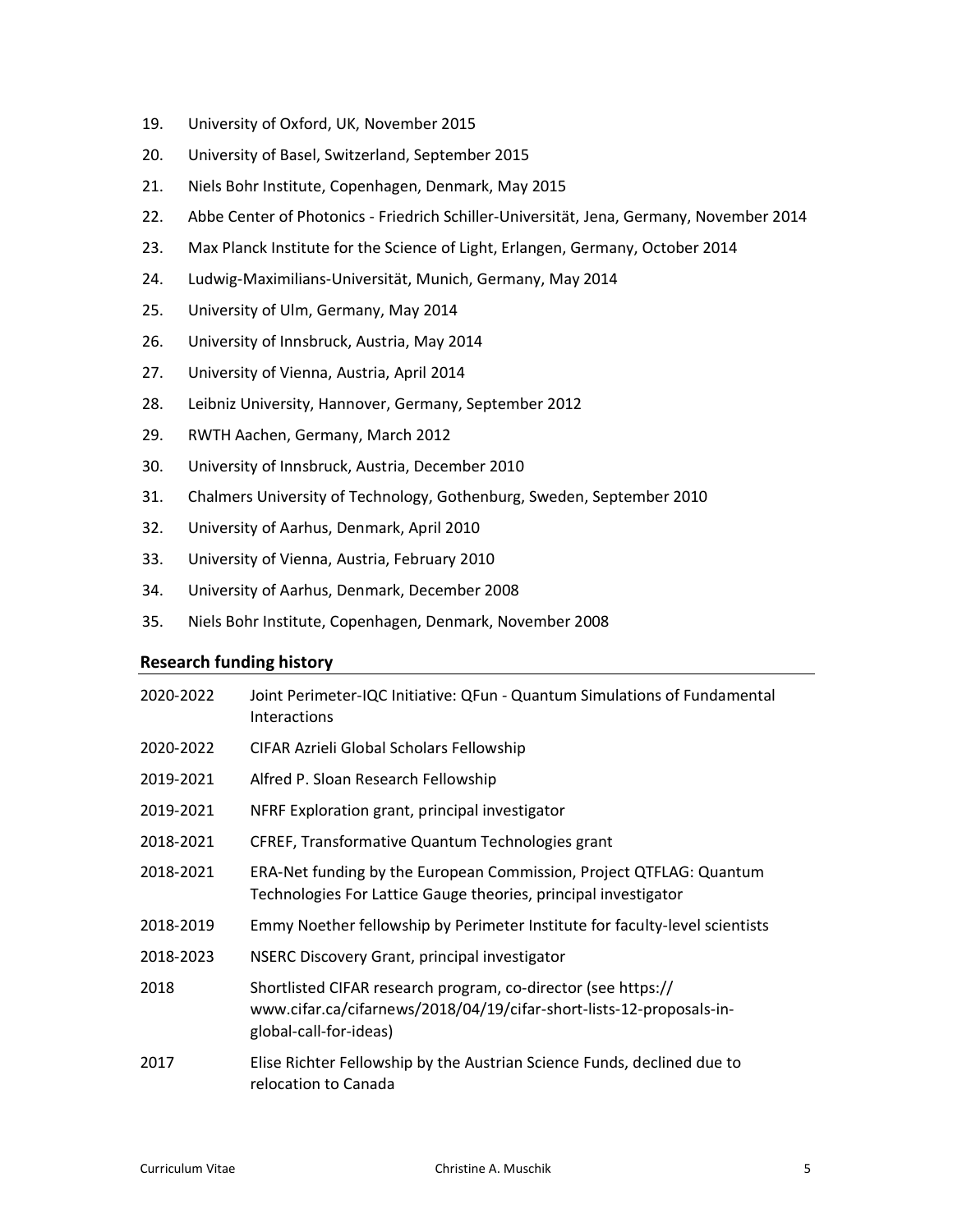| Trap Quantum Network, team leader |                                                                                                                                         |  |
|-----------------------------------|-----------------------------------------------------------------------------------------------------------------------------------------|--|
| <b>Teaching</b>                   |                                                                                                                                         |  |
| 2021                              | "PHYS 434: Quantum Physics 3", lecture course (3h/week) at the<br>University of Waterloo                                                |  |
| 2021                              | "PHYS 334: Quantum physics 2", lecture course (3h/week) at the<br>University of Waterloo                                                |  |
| 2020                              | "PHYS 434: Quantum physics 3", lecture course (3h/week) at the<br>University of Waterloo                                                |  |
| 2019                              | Undergraduate School on Experimental Quantum Information<br>Processing (USEQIP), at the Institute of Quantum Computing in<br>Waterloo   |  |
| 2019                              | "PHYS 434: Quantum physics 3", lecture course (3h/week) at the<br>University of Waterloo                                                |  |
| 2018                              | Undergraduate School on Experimental Quantum Information<br>Processing (USEQIP), at the Institute of Quantum Computing in<br>Waterloo   |  |
| $2016 - 2017$                     | "Quantum optical implementations of quantum networks", lecture course<br>(2h/week) at the University of Innsbruck                       |  |
| 2016 - 2017                       | "Mathematical methods", proseminar (1h/week) at the University of<br>Innsbruck                                                          |  |
| <b>July 2016</b>                  | Quantum information summer school 2016, University of Innsbruck                                                                         |  |
| 2006 - 2007                       | "Quantum information theory I" and "Quantum information theory II",<br>Tutorial and exercise classes at the Technical University Munich |  |

2015-2019 U.S. Army Research Lab (ARL), Project SciNet: Scalable Memory-Enhanced Ion-

## **Selected publications**

| 1. | SU(2) hadrons on a quantum computer,                                                |
|----|-------------------------------------------------------------------------------------|
|    | Y. Atas, J. Zhang, R. Lewis, A. Jahanpour, J. Haase, and C. Muschik                 |
|    | Nature Commun. 12, 6499 (2021).                                                     |
|    | 3 min summary here, Physics World article here                                      |
| 2. | A measurement-based variational quantum eigensolver,                                |
|    | R. Ferguson, L. Dellantonio, K. Jansen, A. Balushi, W. Dür, and C. Muschik          |
|    | Phys. Rev. Lett. 126, 220501 (2021).                                                |
|    | MSc thesis received the Dean of Science award "for innovative research"             |
|    | 3 min summary here, APS news article here                                           |
| 3. | Autonomous quantum error correction and application to quantum sensing with trapped |
|    | ions,                                                                               |
|    | E Poiter A Seronson D Zoller and C Muschik                                          |

F. Reiter, A. Sørensen, P. Zoller, and C. Muschik, Nature Commun. 8, 1822 (2017).